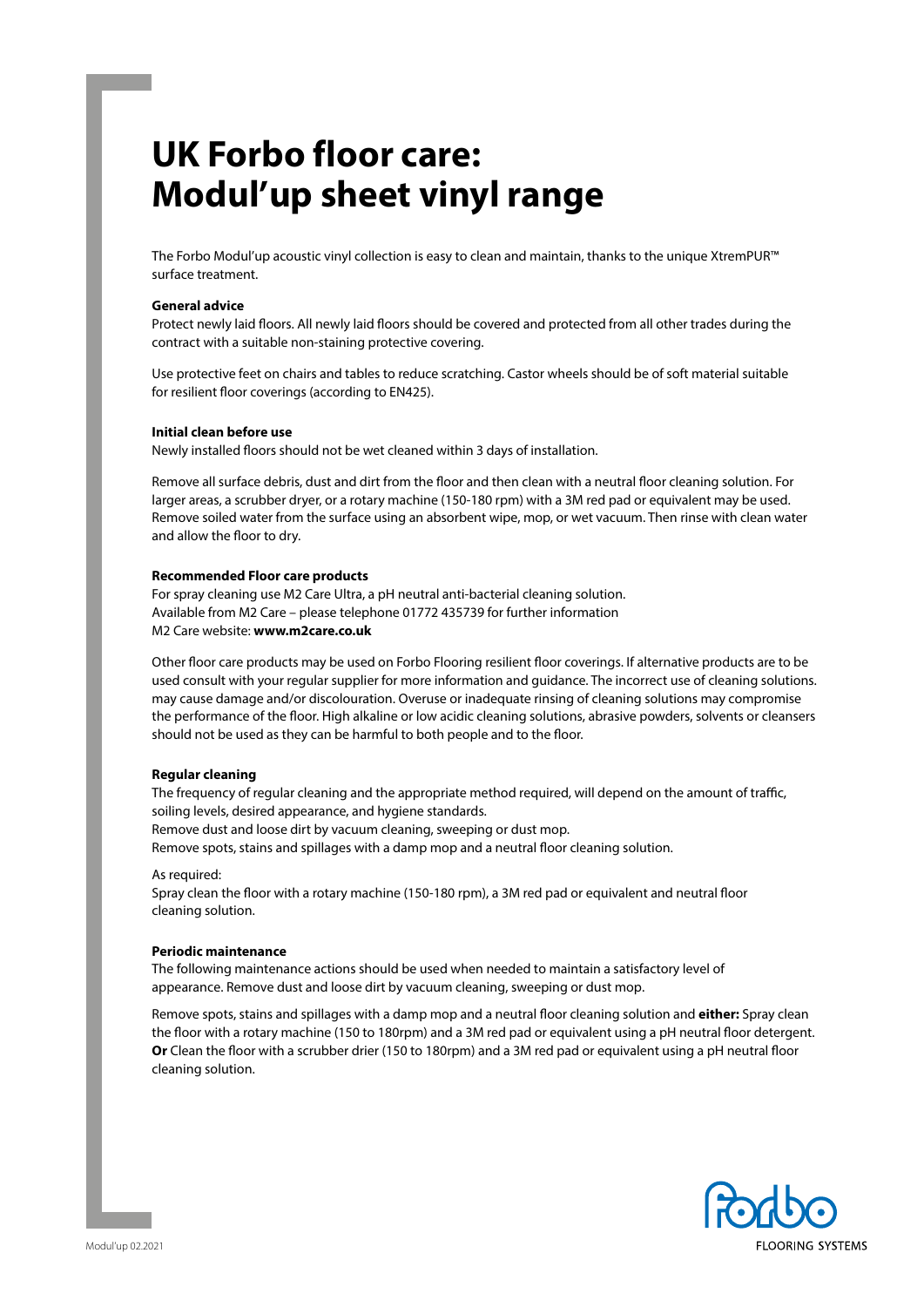# **Best Practice: Tips for effective floor care**

#### **Cautionary Note:**

Only the 3M red pad or equivalent is required for normal cleaning and maintenance.

3M pad system brown or black pads or any pads with enhanced abrasion (e.g. diamond) should not be used on Modul'up for normal cleaning and maintenance. Use of these types of pad could change the appearance, surface structure and affect the slip resistance of the floor.

#### **Machine speeds**

For machine cleaning low speed (150 to 180rpm) machines are recommended. For dry burnishing high speed (300-500rpm) machines are recommended.

#### **Use Entrance Systems**

As much as 80% of dirt entering a building is brought in by foot traffic. Entrance flooring systems of an appropriate size (ideally more than 6lm) and quality should be used. Forbo Coral or Nuway entrance flooring systems, are independently proven to remove and retain up to 95% of all dirt and moisture entering a building by foot traffic reducing maintenance costs and maximizing appearance retention of adjacent flooring products as well as reducing slip risk. As with any dirt removal system all entrance flooring systems should be regularly cleaned to release the dirt which has been removed.

## **Effective maintenance**

Regular cleaning is more beneficial and cost effective than occasional deep cleaning.

Use recommended cleaning solutions. High quality cleaning solutions and equipment ensures efficient maintenance and should represent only a small proportion of maintenance costs.

Always follow the manufacturer's instructions for cleaning solutions. Always follow the Health and Safety guidance provided.

#### **Frequently Asked Questions**

#### **How often should I clean my floor?**

The optimum frequency for cleaning and maintenance is determined by the nature and usage of the building and how the floor is used. When producing a cleaning and maintenance schedule, it is good practice to consider the situation of the floor first: e.g. is it near an entrance to the building or on an upper floor? Will it collect dry or moist soil? What level of traffic will it be subjected to? Is there a lift for heavy equipment?

#### **Do I need to polish my floor?**

The advanced surface finish applied to Forbo Modul'up **does not** require the use of polish.

#### **How do I remove stains?**

Remove stains as soon as they are discovered. Most stains can be safely removed using a dry (paper) towel, water and/or neutral cleaning solution.

High alkaline or low acidic cleaning solutions, abrasive powders, solvents or cleansers should not be used as they can be harmful to both people and to the floor.

#### **If any doubt exists test cleaning materials on a sample piece or in an inconspicuous area.**